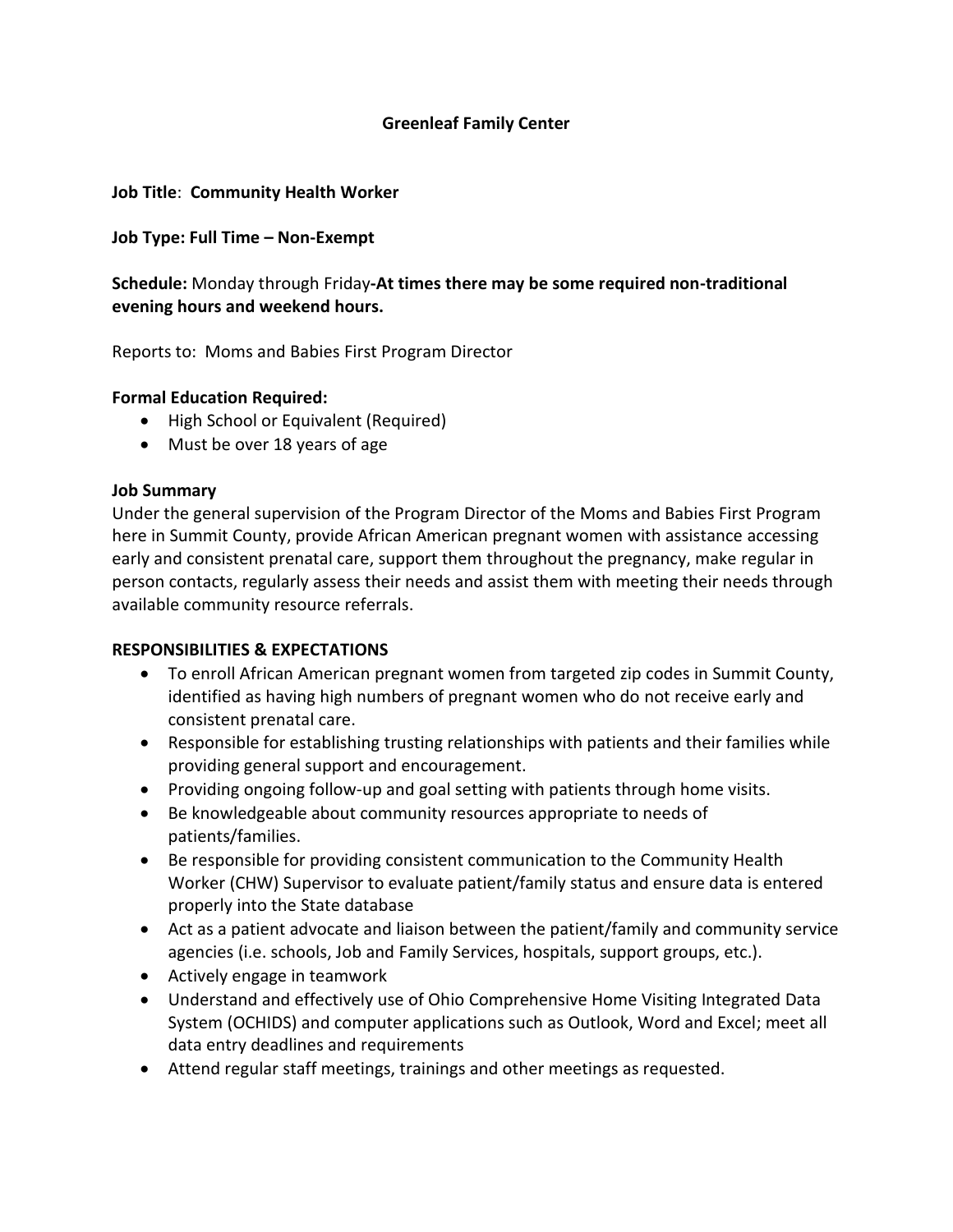- Help patients connect with transportation resources and give appointment reminders in special circumstances.
- Act in unison with management and all other staff to achieve stated agency goals.
- Knowledgeable computer applications such as Outlook, Word and Excel
- To address barriers to early and consistent prenatal care including lack of transportation, no insurance, unplanned pregnancy, and no support.
- To provide parenting services within the guidelines and for the time period prescribed by the funding source after the baby is born
- To enroll women in WIC, Healthy Start and other community resources as needed
- To provide resources and referrals regarding prenatal care
- To offer support and information to pregnant women using 'Partners for a Healthy
- Baby' Curriculum
- To maintain accurate OCHIDS data as prescribed and keep files current.
- To meet regularly scheduled meetings with the Program Director on bi-weekly individual basis and monthly as a team (or as deemed necessary by Program Director).
- To effectively communicate concerns and questions to and with the Program Director.
- To attend quarterly OCHWA trainings in Columbus and all other trainings required by the State
- To participate in community events as assigned.
- To represent Moms and Babies First, all hospitals, clinics, private care providers and Greenleaf Family Center in a professional manner.
- To canvass as required.
- To offer support services and education to the mother after the birth, including lactation education, baby care education, circumcision care education, emotional support and other similar services.
- All other duties as assigned.

# **Requirements**

Community Health Worker Certification required or obtained within 90 days of hire. Strong interpersonal, organizational and written skills. Ability to function effectively in a team approach to service delivery. Must possess a valid driver's license, a personal vehicle, and automobile insurance to operate a motor vehicle in Ohio.

# **Additional Comments:**

Demonstrate a personal awareness and sensitivity to the cultural and socioeconomic characteristics of persons served by Greenleaf Family Center.

**Note**: Nothing in this job description restricts management's right to assign or reassign duties and responsibilities to this job at any time.